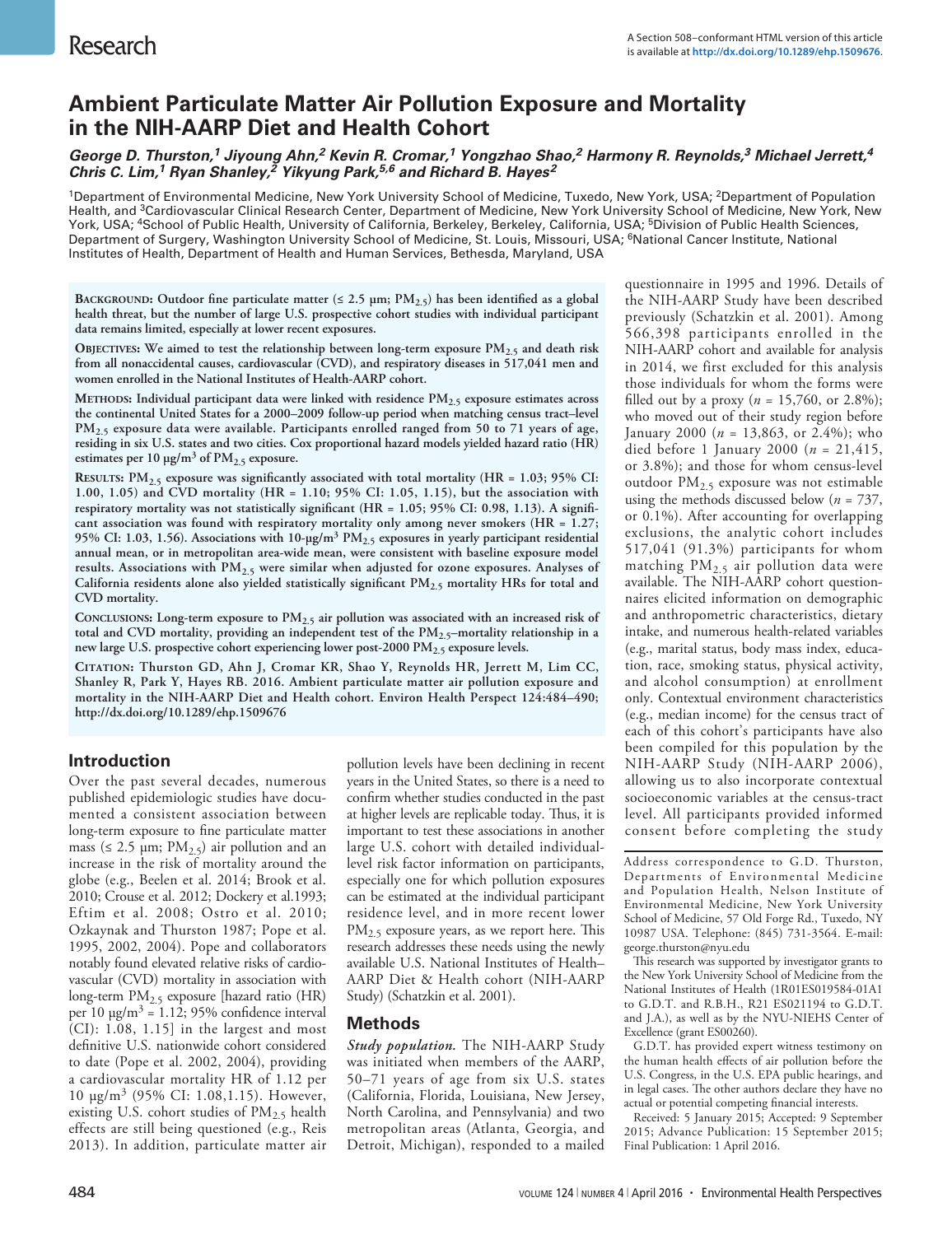questionnaire. The study was approved by the institutional review boards of the National Cancer Institute and New York University School of Medicine.

*Cohort follow-up and mortality ascertainment.* Vital status was ascertained through a periodic linkage of the cohort to the Social Security Administration Death Master File and follow-up searches of the National Death Index Plus for participants who matched to the Social Security Administration Death Master File (unpublished data, available on request from https://www.ssa.gov/dataexchange/), cancer registry linkage, questionnaire responses, and responses to other mailings. Participants were followed for address changes using the U.S. Postal Service's National Change of Address database, responses to other study-related mailings such as newsletters, and directly from cohort members' notifications (Michaud et al. 2005). We used the *International Classification of Diseases, 9th Revision* (ICD-9) and the *International Statistical Classification of Diseases, 10th Revision* to define death due to CVD (ICD-10: I00–I99), nonmalignant respiratory disease (ICD-10: J00–J99), and deaths from nonexternal and nonaccidental deaths (ICD-10 A00–R99). During the follow-up period considered here (2000 through 2009), 86,864 (16.8%) participants died, of whom 84,404 (97.2% of deaths) participants died of nonexternal and nonaccidental causes.

*Air pollution exposure assessment.* Outdoor annual  $PM_{2.5}$ -related exposures at the censustract level for residences at NIH-AARP cohort entry were estimated using data from the U.S. Environmental Protection Agency (EPA) nationwide Air Quality System (AQS, formerly AIRS) (http://www.epa.gov/airdata/). The nationwide AQS Network includes nearly 3,000 sites, has operated since the 1970s, and has included measurement of  $PM<sub>2.5</sub>$  mass since mid-1999. The year 2000 was selected as the start of follow-up in this study because that is the first full year that outdoor  $PM_{2.5}$ exposure data were available nationwide. The contiguous U.S. map in Figure 1 displays the census tracts in which the members of this cohort resided at the start of the study. Private residence locations were not included in the original NIH-AARP Cohort data set in order to protect participant privacy. As a result, we employed census tract centroid estimates of monthly average PM<sub>2.5</sub> mass exposures available through the year 2008, as obtained from a published hybrid land-use regression (LUR) geostatistical model (Beckerman et al. 2013), and as matched with individuals by NIH to further protect participant anonymity. Exposure was considered only through 2008 because the time-dependent model matched deaths with exposure in each prior year, and follow-up ended in 2009 for these analyses.

These estimates used ambient AQS  $PM_{2.5}$  as the dependent variable and traffic and land use information as predictors (Beckerman et al. 2013). Residuals from this model were interpolated with a Bayesian maximum entropy (BME) model, and the estimates from the LUR and BME were combined post hoc to derive monthly estimates of  $PM<sub>2.5</sub>$ . To allow investigation of possible confounding by  $O_3$ exposure, annual primary metropolitan statistical area (PMSA) mean ozone  $(\bar{O}_3)$  exposures were also estimated for the year 2000 by averaging annual  $O_3$  means from all ambient monitoring sites with > 75% of possible days of data in each PMSA (including 391 sites among 93 PMSAs) (U.S. EPA 2014). The PMSA mean  $PM_{2.5}$  mass concentrations in 2008, at the end of the exposure period, were lower than but highly correlated with their paired PMSA mean concentration in 2000  $(R<sup>2</sup> = 0.77)$ , suggesting that the spatial rank ordering of PM<sub>2.5</sub> concentrations remained consistent over the follow-up period. However, the number of cohort participants living below the U.S. annual  $PM_{2.5}$  standard (12  $\mu$ g/m<sup>3</sup>) increased over time, rising steadily from only 33% of cohort participants in 2000 (mean *±* SD = 13.6 ± 3.6 μg/m3) up to 78% of cohort participants living below the 12  $\mu$ g/m<sup>3</sup> annual PM2.5 standard in 2008 (mean *±* SD  $= 10.2 \pm 2.3 \text{ µg/m}^3$ . Therefore, to incorporate these exposure level changes over the follow-up time, we also developed annual mean exposures at the census tract centroid of each participant's residence at baseline to incorporate into a time-dependent sensitivity analysis of the PM<sub>2.5</sub>–mortality association, with censoring for those known to have moved.

*Statistical methods.* Person-years of follow-up were included for each participant from 1 January 2000 to the date of death, the end of follow-up (31 December 2009), or the date the participant moved out of the state or city where s/he lived at enrollment, whichever occurred first. This period was selected because that is the time period

for which outdoor  $PM_{2.5}$  exposure estimates were available nationwide at the census-tract level for matching with the cohort mortality data (Beckerman et al. 2013). For the timeindependent exposure model, the exposure metric was each participants's annual mean enrollment census tract–centroid  $PM_{2.5}$ exposure in the first year of this mortality analysis, 2000, which was the first complete year of  $PM_{2.5}$  data availability across the United States. In addition, we also considered a time-dependent (annual mean) model, for which annual mean census tract–level exposure to  $PM_{2.5}$  was treated as time-varying, with a 1-year lag. For example, mortality risk during 2000 was related to each participant's enrollment residence census tract–specific average  $PM<sub>2</sub>$  for 1999.

We used the Cox proportional hazards models (Cox and Oakes 1984; Fleming and Harrington 1991) to estimate relative risks (RRs) of mortality and 95% confidence intervals (CIs) in relation to ambient  $PM_{2.5}$  (per 10 μg/m<sup>3</sup>). In multivariate models including individual-level variables, we treated age (in 3-year groupings), sex and region (six U.S. States and two municipalities of residence at study entry) as strata and adjusted for the following individual covariates and potential risk factors at enrollment: race (non-Hispanic white, non-Hispanic black, other), education (< 8 years, 8–11 years, high school, some college, college graduate), marital status (married, never married, or other, including widowed/divorced/separated and unknown), body mass index (BMI; < 18.5, 18.5 to < 25.0, 25.0 to < 30.0, 30 to < 35, and  $\geq$  35 kg/m<sup>2</sup>), alcohol consumption (none, < 1, 1–2, 2–5, and  $\geq$  5 drinks per day), and smoking history (never smoker, former smoker who quit at least 1 year ago of ≤ 1 pack/day, former smoker who quit at least 1 years ago of > 1 pack/day, quit less than 1 year ago or current smoker of ≤ 1 pack/day, quit less than 1 year ago or current smoker of  $> 1$  pack/day). We also included two contextual characteristics of the



**Figure 1.** Continental U.S. map of NIH-AARP study participants' census tracts.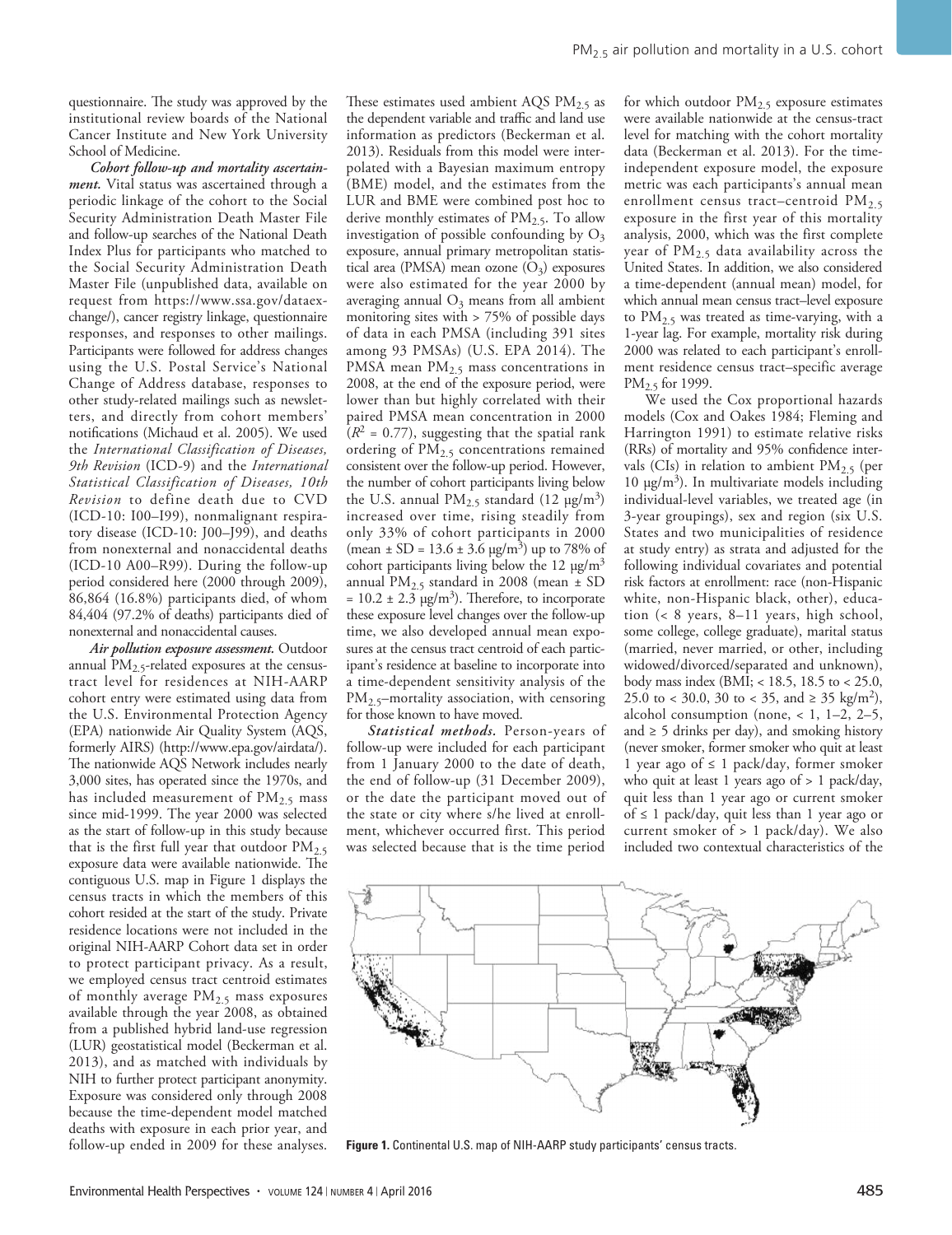participants' residential census tracts found to modify the  $PM_{2.5}$ -mortality HR estimates and have statistical significance in our analyses (data not shown): *a*) median census tract household income; and *b*) percent of census tract population with less than a high school education, based on the 2000 decennial census for the residence at study entry, as included in the cohort data set (NIH-AARP 2006). Potential effect modification was assessed by including multiplicative interaction terms between PM<sub>2.5</sub> concentrations and each covariate [e.g., sex, age <  $65$  or  $\geq 65$  years, age and sex combined, education (< high school, high school, > high school), and smoking (never, former, current) at baseline] in the proportional hazards models. Likelihood ratio statistic *p*-values (two-sided) comparing model fit with and without interaction terms were used to test the statistical significance of each interaction, with  $p$ -values of < 0.05 defined as statistically significant. Statistical analyses were carried out in SAS (version 9.3; SAS Institute Inc.) and R (version 3.0.1), using the "survival" package (R Core Team 2013).

Additional sensitivity analyses were conducted, including models without adjusting for contextual variables; limiting the analysis to California residents; without censoring data after people moved; adjusting for  $O_3$ , and using  $PM<sub>2.5</sub>$  exposures estimated at the metropolitan area average level (rather than at the census tract level). In addition, other contextual characteristics were also considered: *a*) Gini coefficient, a metric of income inequality; *b*) percent of census tract population who are black; *c*) percent of census tract population who are unemployed; and *d*) percent of census tract population living below the poverty level, but were not included in the final model, as addition of these variables did not significantly affect results. To allow more direct comparisons with past work applying random effects methods (e.g., Krewski et al. 2009), we also evaluated HRs in relation to baseline (2000) PM<sub>2.5</sub> exposure levels while incorporating random effects for state of residence using the "coxme" package in R.

To show how the shape of the PM2.5–mortality relationship response varies with concentration in this cohort,  $PM_{2.5}$ natural spline (ns) plots with 4 degrees of freedom (df) were prepared for both total (all cause) and cardiovascular mortality using standard Cox models for the baseline case, stratified by age and sex, and adjusted for all individual-level covariates and contextual variables, as described above.

### **Results**

The cohort was exposed to a wide range of  $PM_{2.5}$  concentrations (Table 1), with a concentration range similar to the nation as a whole (U.S. EPA 2009). Except for race

(for which Table 1 indicates a rising exposure with increasing percentage of black participants), cohort characteristics were generally similar across  $PM_{2.5}$  exposure level, limiting the potential for confounding in our  $PM_{2.5}$ mortality relationship analyses.

In our time-independent baseline exposure Cox model analyses of the selected cohort (using the study entry tract of residence PM<sub>2.5</sub> mean as the exposure reference for each participant), higher levels of ambient PM<sub>2.5</sub> exposure were significantly associated with increased mortality due to all causes of (nonaccidental) death (HR = 1.03 per 10 μg/m<sup>3</sup> PM<sub>2.5</sub>; 95% CI: 1.00, 1.05) and cardiovascular disease (HR = 1.10; 95% CI: 1.05, 1.15), as presented in Table 2. Stratified analyses by sex, age, and education for this cohort did not indicate significant differences in  $PM<sub>2.5</sub>$  effect estimates across categories (Table 2). However, although  $PM_{2.5}$  exposure was not significantly associated overall with increased risk of respiratory mortality (HR = 1.05; 95% CI: 0.98, 1.13), an association was found for never smokers (HR = 1.27; 95% CI: 1.03, 1.56). Figure 2 graphically demonstrates, for the time-independent model, the monotonically rising nature of the concentration–response curve for both all-cause and CVD mortality (vs. a referent HR = 1.0 at the mean level of exposure).

A number of sensitivity analyses for alternative models were also conducted (Table 3). In general, associations were stronger and *p*-values were smaller when we did not adjust for census tract–level contextual environmental variables, including the association with respiratory mortality (HR = 1.09; 95% CI: 1.02, 1.18). Adding randomeffects terms to the time-independent model yielded very similar results to those without random-effects terms. Time-dependent yearly exposure models gave comparable results to the year 2000 time-independent baseline exposure model for total mortality (HR = 1.03; 95% CI: 0.99, 1.05), CVD mortality (HR = 1.11; 95% CI: 1.06, 1.16), and respiratory mortality ( $HR = 1.05$ ; 95% CI: 0.97, 1.15). Limiting the analysis to only California (the state with the largest number of cohort participants) gave similar results to the entire cohort. To assess the extent to which our censoring of those who moved out of the study state/city might have affected the results, we also present overall results for participants without that censoring, retaining those who moved after 2000, finding that it gave similar results to our base model case with censoring (as shown in Table 2). In addition, in a model that simultaneously also included exposure to the gaseous pollutant  $O_3$  along with  $PM_{2.5}$ , the  $PM_{2.5}$  effect estimate was found to be still significant and its CVD mortality effect estimate not statistically different from the model without the addition of  $O_3$ , indicating the  $PM_{2.5}$ –CVD mortality association to be robust to the addition of  $O_3$ .

## **Discussion**

In this large prospective cohort study with detailed baseline individual-level risk factor information on study participants (e.g., smoking, BMI, alcohol use), we confirmed a monotonically increasing, and statistically significant, relationship between long-term exposure to PM2.5 air pollution and both all-cause and CVD mortality, even at the decreased PM2.5 levels experienced in the United States since 2000. Comparisons by sex, age, and education for this cohort did not indicate statistically significant differences in the mortality– $PM_{2.5}$  association across categories.

With significant overall associations with all-cause and cardiovascular mortality, the results presented here are consistent with many, but not all, of the prior published results examining PM2.5 and mortality. We estimated a 3% increase (95% CI: 0, 5%) in all-cause mortality for a  $10$ -μg/m<sup>3</sup> annual increase in  $PM_{2.5}$  that, though statistically significant in this large cohort, is lower than many other past estimates. For example, a recent literature review reported a pooled effect estimate of 6% per 10  $\mu$ g/m<sup>3</sup> PM<sub>2.5</sub> (95% CI: 4, 8%) for all-cause mortality (Hoek et al. 2013). Our overall estimate for CVD mortality (10% effect per 10  $\mu$ g/m<sup>3</sup>; 95% CI: 5, 15%), agrees more closely with the pooled estimate for CVD mortality reported by Hoek et al. (2013) (11% per 10  $\mu$ g/m<sup>3</sup>; 95% CI: 6, 16%).

Comparisons with the American Cancer Society (ACS) cohort, a similarly large nationwide cohort, provides an opportunity to evaluate the issue of association consistency over time in the United States. Although participants in the ACS cohort (Pope et al. 2002) were somewhat younger (mean 56 years at recruitment, vs. mean 65 years in the NIH-AARP cohort in 2000), and were exposed during that study's followup to pollution at an earlier period of time (when the mix of air pollution sources was likely different), it has a similar racial (> 90% white) and educational (> 50% post–high school education) composition, is of similar size (> 500,000 participants), and also spans the United States, making it probably the most similar U.S. cohort for comparison here. The ACS cohort reported that a  $10$ - $\mu$ g/m<sup>3</sup> increase in  $PM_{2.5}$  was associated with a 4% increase in all-cause mortality (95% CI: 1, 8%) (Pope et al. 2002), which is consistent with the corresponding estimate from the present analysis (3% per 10  $\mu$ g/m<sup>3</sup>; 95% CI: 0, 5%), as shown in Figure 3. Moreover,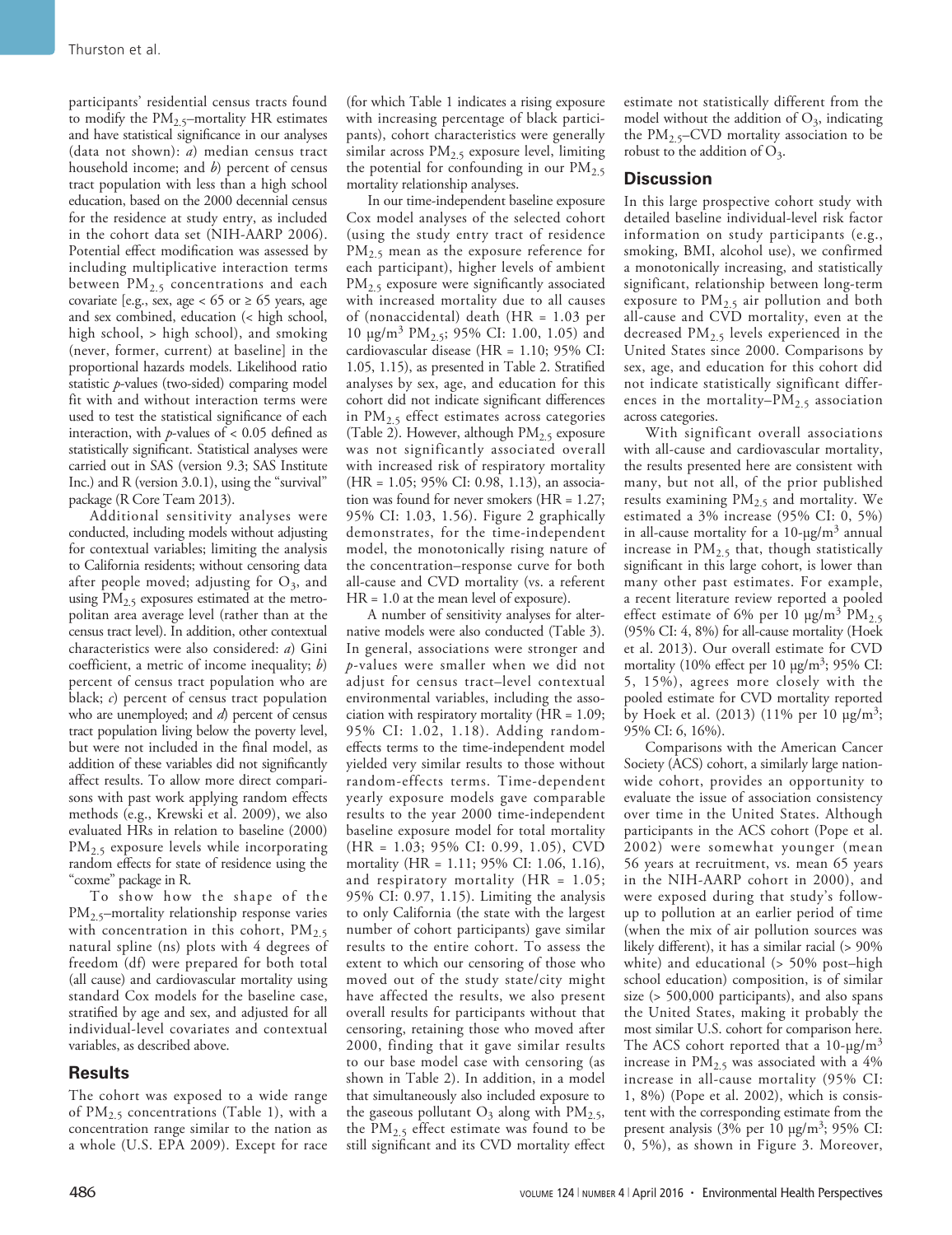the  $PM_{2.5}$ -CVD mortality effect estimate reported for the ACS cohort (12% per 10 μg/m<sup>3</sup>; 95% CI: 8, 15%) (Pope et al. 2004) is very similar to the corresponding association in the NIH-AARP cohort (10% per 10  $\mu$ g/m<sup>3</sup>; 95% CI: 5, 15%) (Figure 3). This new prospective cohort study's follow-up begins at approximately the time that most of the published ACS cohort's follow-up analyses ended, providing an independent test as to whether the effects continue to the lower PM<sub>2.5</sub> levels in the 21st century. The ACS cohort study started in 1982 with follow-up through 1998, with an annual  $PM_{2.5}$  study period mean *±* SD = 17.7 ± 3.7 μg/m<sup>3</sup>

(Pope et al. 2002); in contrast, this new NIH-AARP analysis started in 2000 with much lower study follow-up mean  $PM_{2.5}$  of  $12.2 \pm 3.4$  μg/m<sup>3</sup> through 2008. Our study therefore documents for the first time that the  $PM<sub>2</sub>$ <sub>5</sub>–mortality effects still occur at the much lower post-2000 levels of exposures across the United States. In California, the ACS follow-up ended with a mean 1998– 2002 PM<sub>2.5</sub> concentration of 14.1  $\mu$ g/m<sup>3</sup> (Jerrett et al. 2013), versus a much lower end of follow-up mean 2008 PM<sub>2.5</sub> concentration of  $10.4 \text{ µg/m}^3$  in the present study. Figure 3 provides comparative plots of these two cohort's PM<sub>2.5</sub> mortality estimates across mortality outcomes, for both the United States and the State of California (Jerrett et al. 2013; Krewski et al. 2009; Pope et al. 2002, 2004), indicating consistency in their effect estimates, despite the notable decline in pollution levels after 2000.

We have also considered and compared effect estimates per 10  $\mu$ g/m<sup>3</sup> PM<sub>2.5</sub> as a function of alternative  $PM_{2.5}$  exposure metrics. In addition to the year 2000 base PM2.5 exposure index, we also considered time-dependent annual mean exposure models for each mortality outcome that directly addressed the declining concentration levels of  $PM_{2.5}$  exposures during follow-up.

**Table 1.** Selected participant characteristics according to quintile of PM<sub>2.5</sub> exposure in 2000 [mean  $\pm$  SD or *n* (%)].

|                                              | $PM_{2.5}$ concentration ( $\mu$ g/m <sup>3</sup> ) |                                |                                |                                |                             |  |  |  |
|----------------------------------------------|-----------------------------------------------------|--------------------------------|--------------------------------|--------------------------------|-----------------------------|--|--|--|
| Characteristic                               | $2.9 - 10.7$                                        | $10.7 - 12.6$                  | $12.6 - 14.2$                  | $14.2 - 15.9$                  | $15.9 - 28.0$               |  |  |  |
| $n^a$                                        | 103,576                                             | 103,330                        | 103,345                        | 103,410                        | 103,380                     |  |  |  |
| Age in 2000 (years)                          | $66.1 \pm 5.3$                                      | $65.8 \pm (5.4)$               | $65.6 \pm (5.4)$               | $65.6 \pm (5.4)$               | $65.6 \pm (5.4)$            |  |  |  |
| Sex                                          |                                                     |                                |                                |                                |                             |  |  |  |
| Male                                         | 60,996 (58.9)                                       | 61,716 (59.7)                  | 61,541 (59.5)                  | 61,076 (59.1)                  | 58,053 (56.2)               |  |  |  |
| Female                                       | 42,580 (41.1)                                       | 41,614 (40.3)                  | 41,804 (40.5)                  | 42,334 (40.9)                  | 45,327 (43.8)               |  |  |  |
| BMI (kg/m <sup>2</sup> )                     |                                                     |                                |                                |                                |                             |  |  |  |
| $\leq 18.5$<br>$18.5 - 25$                   | 845 (0.8)                                           | 817(0.8)                       | 842 (0.8)                      | 809(0.8)                       | 860 (0.8)                   |  |  |  |
|                                              | 37,390 (36.1)                                       | 34,657 (33.5)                  | 33,316 (32.2)                  | 32,861 (31.8)                  | 35,545 (34.4)               |  |  |  |
| $>$ 25 and $\leq$ 30<br>$>$ 30 and $\leq$ 35 | 42,709 (41.2)                                       | 43,141 (41.8)<br>15,959 (15.4) | 43,329 (41.9)                  | 43,327 (41.9)                  | 41,781 (40.4)               |  |  |  |
| >35                                          | 14,714 (14.2)<br>5,329(5.1)                         | 6,041(5.8)                     | 16,546 (16.0)<br>6,510(6.3)    | 16,794 (16.2)<br>6,816(6.6)    | 15,823 (15.3)<br>6,531(6.3) |  |  |  |
| Unknown                                      | 2,589(2.5)                                          | 2,715(2.6)                     | 2,802(2.7)                     | 2,803(2.7)                     | 2,840(2.7)                  |  |  |  |
| Smoking status                               |                                                     |                                |                                |                                |                             |  |  |  |
| Never smoking                                | 34,685 (33.5)                                       | 35,363 (34.2)                  | 37,100 (35.9)                  | 37,413 (36.2)                  | 38,377 (37.1)               |  |  |  |
| Former, $\leq 1$ pack/day                    | 28,700 (27.7)                                       | 27,572 (26.7)                  | 27,307 (26.4)                  | 27,219 (26.3)                  | 27,442 (26.5)               |  |  |  |
| Former, > 1 pack/day                         | 23,163 (22.4)                                       | 22,575 (21.8)                  | 21,285 (20.6)                  | 20,414 (19.7)                  | 19,696 (19.1)               |  |  |  |
| Currently, $\leq 1$ pack/day                 | 8,555 (8.3)                                         | 8,709 (8.4)                    | 8,855(8.6)                     | 9,541(9.2)                     | 9,368(9.1)                  |  |  |  |
| Currently, $> 1$ pack/day                    | 4,657 (4.5)                                         | 5,232(5.1)                     | 4,895 (4.7)                    | 4,812(4.7)                     | 4,543 (4.4)                 |  |  |  |
| Unknown                                      | 3,816 (3.7)                                         | 3,879(3.8)                     | 3,903(3.8)                     | 4,011(3.9)                     | 3,954 (3.8)                 |  |  |  |
| Race/ethnicity                               |                                                     |                                |                                |                                |                             |  |  |  |
| White                                        | 95,786 (92.5)                                       | 95,942 (92.9)                  | 96,283 (93.2)                  | 94,670 (91.5)                  | 88,741 (85.8)               |  |  |  |
| Black                                        | 1,807(1.7)                                          | 2,501(2.4)                     | 3,532(3.4)                     | 5,421(5.2)                     | 7,067(6.8)                  |  |  |  |
| Hispanic                                     | 2,691(2.6)                                          | 1,974(1.9)                     | 1,180(1.1)                     | 920(0.9)                       | 3,011(2.9)                  |  |  |  |
| Asian                                        | 1,957(1.9)                                          | 1,573(1.5)                     | 1,004(1.0)                     | 1,043(1.0)                     | 2,863(2.8)                  |  |  |  |
| Unknown                                      | 1,335(1.3)                                          | 1,340 (1.3)                    | 1,346(1.3)                     | 1,356(1.3)                     | 1,698 (1.6)                 |  |  |  |
| Marital status                               |                                                     |                                |                                |                                |                             |  |  |  |
| Married                                      | 71,327 (68.9)                                       | 72,457 (70.1)                  | 72,094 (69.8)                  | 70,980 (68.6)                  | 65,450 (63.3)               |  |  |  |
| Widowed/divorced/separated                   | 26,664 (25.7)                                       | 25,923 (25.1)                  | 25,816 (25.0)                  | 26,592 (25.7)                  | 30,330 (29.3)               |  |  |  |
| Never married                                | 4,743(4.6)                                          | 4,135(4.0)                     | 4,563(4.4)                     | 5,019(4.9)                     | 6,646(6.4)                  |  |  |  |
| Unknown                                      | 842 (0.8)                                           | 815(0.8)                       | 872 (0.8)                      | 819(0.8)                       | 954 (0.9)                   |  |  |  |
| Education                                    |                                                     |                                |                                |                                |                             |  |  |  |
| Less than 11 years                           | 5,081(4.9)                                          | 6,011(5.8)                     | 6,829(6.6)                     | 7,198(7.0)                     | 5,672(5.5)                  |  |  |  |
| High school completed                        | 17,019 (16.4)                                       | 19,880 (19.2)                  | 22,604 (21.9)                  | 24,055 (23.3)                  | 17,750 (17.2)               |  |  |  |
| Post-high school                             | 9,560(9.2)                                          | 10,590 (10.2)                  | 10,652 (10.3)                  | 10,933 (10.6)                  | 8,890 (8.6)                 |  |  |  |
| Some college                                 | 25,852 (25.0)                                       | 24,470 (23.7)                  | 21,809 (21.1)                  | 21,616 (20.9)                  | 25,854 (25.0)               |  |  |  |
| College and post graduate                    | 43,103 (41.6)                                       | 39,343 (38.1)                  | 38, 347 (37.1)                 | 36,498 (35.3)                  | 42,001 (40.6)               |  |  |  |
| Unknown                                      | 2,961 (2.9)                                         | 3,036(2.9)                     | 3,104(3.0)                     | 3,110(3.0)                     | 3,213(3.1)                  |  |  |  |
| State of residence                           |                                                     |                                |                                |                                |                             |  |  |  |
| California                                   | 49,086 (47.4)                                       | 26,087 (25.2)                  | 12,303 (11.9)                  | 13,238 (12.8)                  | 59,495 (57.5)               |  |  |  |
| Florida                                      | 47,001 (45.4)                                       | 42,769 (41.4)                  | 14,647 (14.2)                  | 5,851(5.7)                     | 82(0.1)                     |  |  |  |
| Georgia                                      | 0(0.0)                                              | 0(0.0)                         | 0(0.0)                         | 156 (0.2)                      | 14,331 (13.9)               |  |  |  |
| Louisiana                                    | 265 (0.3)                                           | 3,717(3.6)                     | 12,150 (11.8)                  | 3,295(3.2)                     | 145(0.1)                    |  |  |  |
| Michigan<br>North Carolina                   | 78 (0.1)                                            | 1,157(1.1)                     | 3,051(3.0)                     | 15,546 (15.0)                  | 6,307(6.1)<br>4,583(4.4)    |  |  |  |
|                                              | 156 (0.2)                                           | 8,022 (7.8)                    | 11,596 (11.2)<br>29,238 (28.3) | 18,402 (17.8)                  |                             |  |  |  |
| New Jersey<br>Pennsylvania                   | 4,585(4.4)<br>2,405(2.3)                            | 14,568 (14.1)<br>7,010(6.8)    | 20,360 (19.7)                  | 14,657 (14.2)<br>32,265 (31.2) | 2,149(2.1)<br>16,288 (15.8) |  |  |  |
| Contextual variables                         |                                                     |                                |                                |                                |                             |  |  |  |
| Median income (\$)                           | $57,399 \pm 27,037$                                 | $52,980 \pm 23,695$            | $53,453 \pm 22,793$            | $51,280 \pm 20,502$            | $53,746 \pm 22,979$         |  |  |  |
| Percent high school or less                  | $13.6 \pm 9.6$                                      | $15.5 \pm 10.0$                | $15.6 \pm 9.7$                 | $16.2 \pm 9.8$                 | $18.0 \pm 13.7$             |  |  |  |
|                                              |                                                     |                                |                                |                                |                             |  |  |  |

<sup>a</sup>Number of participants in PM<sub>2.5</sub> quintile, after accounting for missing covariate data.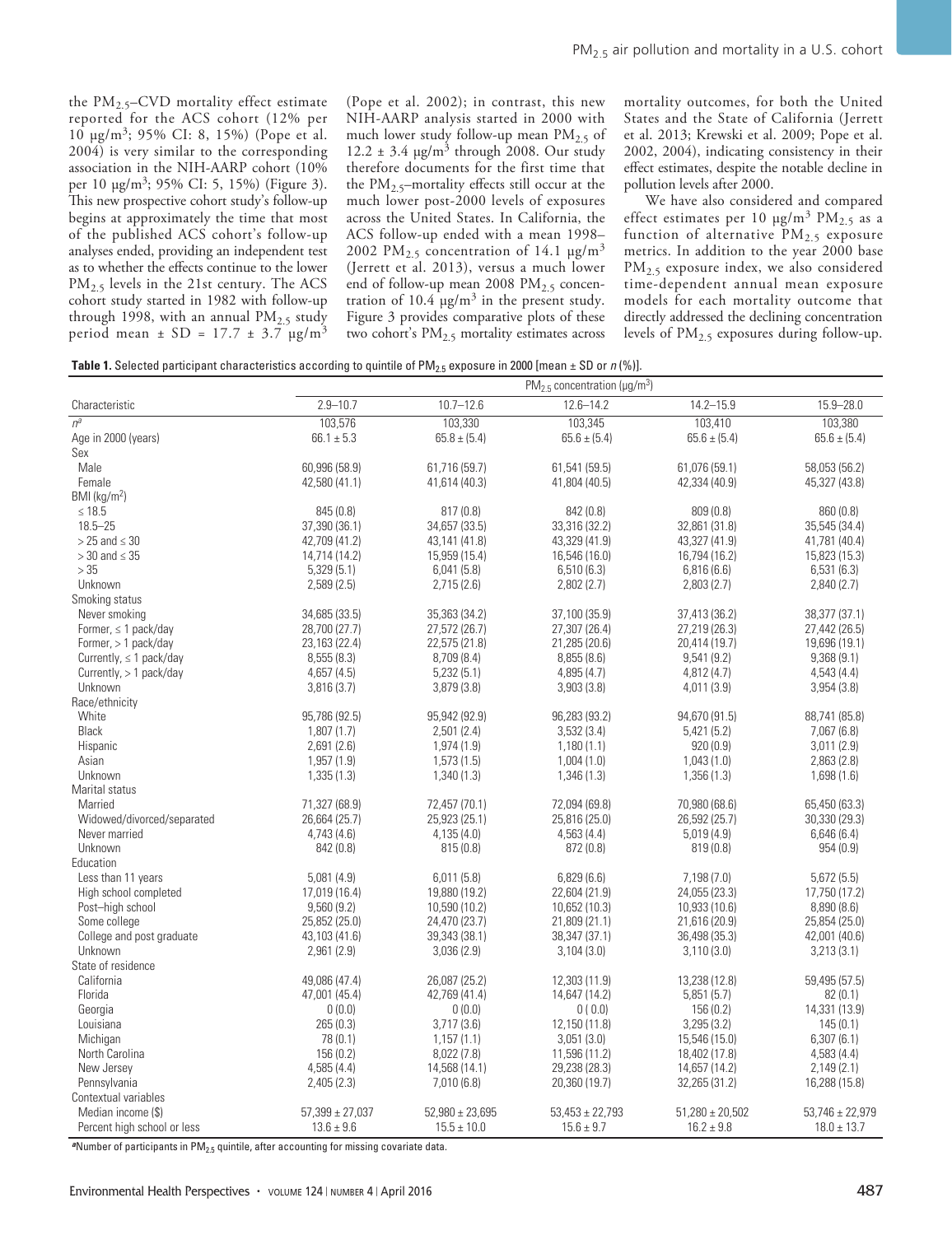The fixed exposure model has the advantage that it provides results using methods directly comparable to those used in many past such analyses (e.g., the ACS CP-II cohort). We found that the annual mean model yielded results consistent with the baseline (year 2000) exposure time-independent model. Lepeule et al. (2012) also found that varying the exposure metric choice had little effect on  $PM_{2.5}$  effect estimates in their analysis of the Harvard Six Cities Study cohort. Not censoring those participants who moved out

| <b>Table 2.</b> NIH-AARP cohort time independent Cox model PM <sub>2.5</sub> mortality hazard ratios (and 95% CIs) per 10 µg/m <sup>3</sup> , by cause and cohort subgroup. |  |
|-----------------------------------------------------------------------------------------------------------------------------------------------------------------------------|--|
|-----------------------------------------------------------------------------------------------------------------------------------------------------------------------------|--|

|                                                                             |                                                                              | All-cause mortality                 |          |                                                                              | Cardiovascular mortality          |          |                                                                                  | Respiratory mortality        |          |
|-----------------------------------------------------------------------------|------------------------------------------------------------------------------|-------------------------------------|----------|------------------------------------------------------------------------------|-----------------------------------|----------|----------------------------------------------------------------------------------|------------------------------|----------|
| Cohort subset                                                               | HR (95% CI)                                                                  | $n$ deaths                          | $p$ -int | HR (95% CI)                                                                  | $n$ deaths                        | $p$ -int | HR (95% CI)                                                                      | $n$ deaths                   | $p$ -int |
| All                                                                         | 1.03(1.00, 1.05)                                                             | 84,404                              |          | 1.10(1.05, 1.15)                                                             | 26,009                            |          | 1.05(0.98, 1.13)                                                                 | 8,397                        |          |
| Age (years)                                                                 |                                                                              |                                     |          |                                                                              |                                   |          |                                                                                  |                              |          |
| < 65                                                                        | 1.00(0.95, 1.05)                                                             | 20,422                              |          | 1.09(0.99, 1.19)                                                             | 5,614                             |          | 1.00(0.85, 1.19)                                                                 | 1,592                        |          |
| $\geq 65$                                                                   | 1.03(1.00, 1.06)                                                             | 63,982                              | 0.67     | 1.10(1.05, 1.15)                                                             | 20,395                            | 0.97     | 1.06(0.98, 1.15)                                                                 | 6,805                        | 0.24     |
| Sex                                                                         |                                                                              |                                     |          |                                                                              |                                   |          |                                                                                  |                              |          |
| Male                                                                        | 1.03(1.00, 1.06)                                                             | 55,685                              |          | 1.09(1.04, 1.15)                                                             | 18,200                            |          | 1.02(0.93, 1.12)                                                                 | 5,193                        |          |
| Female                                                                      | 1.02(0.98, 1.06)                                                             | 28,719                              | 0.77     | 1.10(1.02, 1.19)                                                             | 7,809                             | 0.33     | 1.10(0.98, 1.23)                                                                 | 3,204                        | 0.73     |
| Sex and age (years)                                                         |                                                                              |                                     |          |                                                                              |                                   |          |                                                                                  |                              |          |
| Male: $< 65$<br>Male: $\geq 65$<br>Female: $< 65$<br>Female: $\geq 65$      | 0.99(0.94, 1.06)<br>1.04(1.01, 1.08)<br>1.01(0.94, 1.10)<br>1.02(0.97, 1.06) | 13,117<br>42,568<br>7,305<br>21,414 | 0.88     | 1.08(0.97, 1.21)<br>1.10(1.03, 1.16)<br>1.11(0.94, 1.30)<br>1.10(1.01, 1.19) | 3,975<br>14,225<br>1,639<br>6,170 | 0.82     | 0.99(0.80, 1.23)<br>1.03(0.92, 1.14)<br>$1.01$ (0.78, 1.31)<br>1.12 (0.99, 1.28) | 923<br>4,270<br>669<br>2,535 | 0.56     |
| Education                                                                   |                                                                              |                                     |          |                                                                              |                                   |          |                                                                                  |                              |          |
| < High school education<br>High school education<br>> High school education | 1.02(0.97, 1.07)<br>1.06(0.98, 1.15)<br>1.02(0.99, 1.05)                     | 25,886<br>8,668<br>46,577           | 0.65     | 1.05(0.97, 1.15)<br>1.21(1.05, 1.40)<br>1.10(1.04, 1.16)                     | 8,176<br>2,708<br>14,057          | 0.86     | 1.04(0.91, 1.19)<br>1.00 (0.79, 1.26)<br>1.07(0.97, 1.18)                        | 2,900<br>883<br>4,275        | 0.38     |
| Smoking<br>Never smoked                                                     | 1.04(0.99, 1.08)                                                             | 19,785                              |          | 1.11(1.02, 1.20)                                                             | 6,384                             |          | 1.27(1.03, 1.56)                                                                 | 1,004                        |          |
| Former smoker<br>Current smoker                                             | 1.02(0.99, 1.06)<br>1.01(0.95, 1.06)                                         | 44,590<br>16,354                    | 0.58     | 1.07(1.01, 1.14)<br>1.14(1.02, 1.25)                                         | 13,934<br>4,451                   | 0.46     | 1.04(0.94, 1.14)<br>1.01(0.88, 1.16)                                             | 4,677<br>2,372               | 0.70     |

*p*-int, *p*-value for interaction.



**Figure 2.** Concentration–response curves (solid lines) and 95% CIs (dashed lines) based on natural spline models with 4 df, standard Cox models stratified by age and sex, adjusted for all individual-level covariates (race, education, marital status, BMI, alcohol consumption, and smoking history) and contextual covariates [median income (\$), and percent high school or less] for (*A*) all nonaccidental causes and (*B*) cardiovascular disease. The tick marks on the *x*-axis identify the distribution of observations according to  $PM_{2.5}$  concentrations.

**Table 3.** NIH-AARP cohort PM<sub>2.5</sub> mortality hazard ratios and 95% CIs per 10  $\mu$ g/m $^3$  PM<sub>2.5</sub> for alternative model specifications.

| Model                                                                            |         | All              | Cardiovascular   | Respiratory      |
|----------------------------------------------------------------------------------|---------|------------------|------------------|------------------|
| Full baseline model, time-independent 2000 census tract mean $PM_{25}$ exposures | 517.041 | 1.03(1.00, 1.05) | 1.10(1.05, 1.15) | 1.05(0.98, 1.13) |
| Full model, time-dependent annual census tract mean $PM_2$ , exposures           | 517.041 | 1.03(0.99, 1.05) | 1.11(1.06, 1.16) | 1.05(0.97, 1.15) |
| Full baseline model, 2000 PMSA mean $PM_2$ s exposures                           | 474.565 | 1.01(0.98, 1.04) | 1.10(1.04, 1.16) | 1.06(0.97, 1.16) |
| Full baseline model without contextual variations                                | 517.041 | 1.06(1.03, 1.08) | 1.15(1.10, 1.20) | 1.09(1.02, 1.18) |
| Full baseline model with random effects                                          | 517.041 | 1.03(1.00, 1.05) | 1.10(1.05, 1.14) | 1.06(0.99, 1.14) |
| Full baseline model with $O_3$                                                   | 466.121 | 1.02(0.99, 1.05) | 1.07(1.02, 1.12) | 1.02(0.94, 1.11) |
| Full baseline model retaining all who moved from study area after 2000           | 517.041 | 1.02(1.00, 1.05) | 1.10(1.06, 1.15) | 1.04(0.97, 1.12) |
| Full baseline model for California only                                          | 160.209 | 1.02(0.99, 1.04) | 1.10(1.05, 1.16) | 1.01(0.93, 1.10) |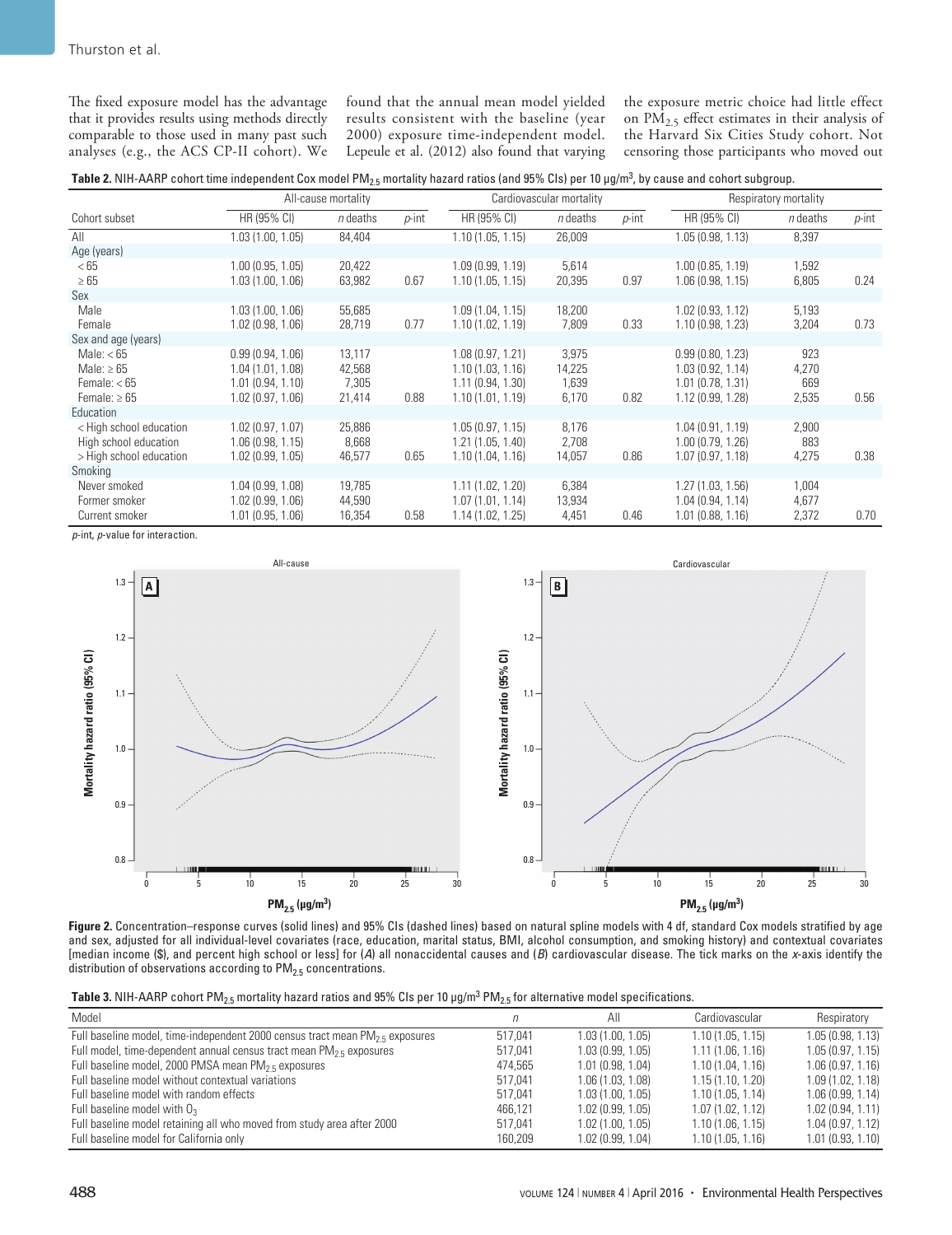of the study areas between 2000 and 2006 (*n* = 28,923) had little effect on these results. We also compared the results using both PMSA and census tract–level mean exposure metrics, finding similar and confirmatory results with either approach. This may suggest that the fact that people are mobile, and often do not stay at their home residence all day, may limit the exposure assessment accuracy gain derived from knowing home residence locale versus an area-wide average. Overall, we found that the  $PM_{2.5}$ -mortality associations in this work are robust to various  $PM_{2.5}$ exposure modeling choices.

Numerous past long-term PM<sub>2.5</sub>-mortality analyses have found higher relative risks among those with less education. For example, Krewski et al. (2000), in their reanalysis of the Six Cities and ACS cohorts, found that the relative risk of mortality associated with fine particles was greater among individuals with high school education or less, compared to those with more than high school education in the Six Cities Study, and that the fine particle air pollution mortality risk decreased significantly  $(p < 0.05)$  with increasing educational attainment in the ACS cohort. They concluded that "it is possible that educational attainment is a marker for socioeconomic status, which in turn may be correlated with exposure to fine particle air pollution." Similarly, Brunekreef et al. (2009) found in their NLCS (Netherlands Cohort Study on Diet and Cancer)–AIR cohort examination of long-term exposure to traffic air pollution that associations with mortality tended to be stronger in case–cohort participants with lower levels of education, but that differences between strata were not statistically significant. Ostro et al. (2008) also estimated stronger

associations with components of  $PM<sub>2.5</sub>$  among individuals with lower educational attainment, attributing this trend to the effects of lower socioeconomic status. However, no such trend was found in this NIH-AARP cohort, perhaps because the reported annual incomes of this cohort did not vary with  $PM_{2.5}$  concentration (Table 1). Indeed, although the association of education with median income in this cohort was strong  $(r = 0.49)$ , the correlation between PM<sub>2.5</sub> and median income was much lower  $(p = 0.03)$ . Thus, it may be that the lack of a strong socioeconomic– $PM_{2.5}$  covariation in this cohort is the reason we did not see the mortality effect modification by education status found in past studies.

This study has both strengths and limitations relative to past such studies. One strength is that we have employed estimates of PM2.5 exposure at the participant residence census tract level, rather than applying the overall county or metropolitan area average exposure that has been used in some major prior studies (e.g., the Medicare and ACS cohorts, respectively) (Eftim et al. 2008; Krewski et al. 2009). In addition, most previous studies have assigned only a single fixed exposure level for each study participant (e.g., at the start of the follow-up), whereas we also considered a sensitivity model applying time-varying exposure estimates to address the declining PM<sub>2.5</sub> exposure levels over time. Another strength of this study is that covariate risk factors were collected at the individual level, but a limitation is that this was ascertained only at enrollment, and we could not account for temporal changes in risk factors (e.g., smoking and BMI) during follow up. Another limitation is that, other than knowing if and when participants leave the NIH-AARP



**Figure 3.** Comparison of NIH-AARP cohort vs. published ACS cohort all-cause and by-cause mortality hazard ratios per 10 μg/m<sup>3</sup> PM<sub>2.5</sub>, with 95% CIs, for the state of California (CA) and nationwide (US) (Jerrett et al. 2013; Krewski et al. 2009).

cohort study areas, we presently lack information on residence location after those participants moved out of the study region. Despite these limitations, as discussed above, our derived effect estimates were found to be largely consistent with other  $PM_{2.5}$  mortality results, notably the ACS cohort study (Pope et al. 2002, 2004), the only prior prospective U.S. cohort study of such size with detailed individual-level risk factor information.

#### **Conclusions**

Long-term exposure to  $PM<sub>2.5</sub>$  air pollution was associated with a significant increase in CVD and total nonaccidental mortality in the cohort as a whole, as well as with a significant increase in respiratory mortality among never smokers, in a new, large, U.S. cohort having detailed individual level participant data and census tract-level PM<sub>2.5</sub> exposure information. This independent evaluation of the PM<sub>2.5</sub>-mortality association, in this new large cohort, was robust to various model specification and PM2.5 exposure assessment sensitivity analyses, and has found effect estimates (per 10 μg/m<sup>3</sup> of  $PM_{2.5}$  exposure) that are consistent with past estimates, even at the much lower PM<sub>2.5</sub> air pollution levels experienced in the United States since 2000.

#### **References**

- Beckerman BS, Jerrett M, Serre M, Martin RV, Lee SJ, van Donkelaar A, et al. 2013. A hybrid approach to estimating national scale spatiotemporal variability of  $PM<sub>2.5</sub>$  in the contiguous United States. Environ Sci Technol 47(13):7233–7241.
- Beelen R, Stafoggia M, Raaschou-Nielsen O, Andersen ZJ, Xun WW, Katsouyanni K, et al. 2014. Long-term exposure to air pollution and cardiovascular mortality: an analysis of 22 European cohorts. Epidemiology 25(3):368–378.
- Brook RD, Rajagopalan S, Pope CA III, Brook JR, Bhatnagar A, Diez-Roux AV, et al. 2010. Particulate matter air pollution and cardiovascular disease: an update to the scientific statement from the American Heart Association. Circulation 121:2331–2378.
- Brunekreef B, Beelen R, Hoek G, Schouten L, Bausch-Goldbohm S, Fischer P, et al. 2009. Effects of longterm exposure to traffic-related air pollution on respiratory and cardiovascular mortality in the Netherlands: the NLCS-AIR study. Res Rep Health Eff Inst 139:5–71.
- Cox DR, Oakes D. 1984. Analysis of Survival Data. London:Chapman and Hall.
- Crouse DL, Peters PA, van Donkelaar A, Goldberg MS, Villeneuve PJ, Brion O, et al. 2012. Risk of nonaccidental and cardiovascular mortality in relation to long-term exposure to low concentrations of fine particulate matter: a Canadian national-level cohort study. Environ Health Perspect 120:708–714; doi:10.1289/ehp.1104049.
- Dockery DW, Pope CA III, Xu X, Spengler JD, Ware JH, Fay ME, et al. 1993. An association between air pollution and mortality in six U.S. cities. N. Engl J Med 329:1753–1759.
- Eftim SE, Samet JM, Janes H, McDermott A, Dominici F. 2008. Fine particulate matter and